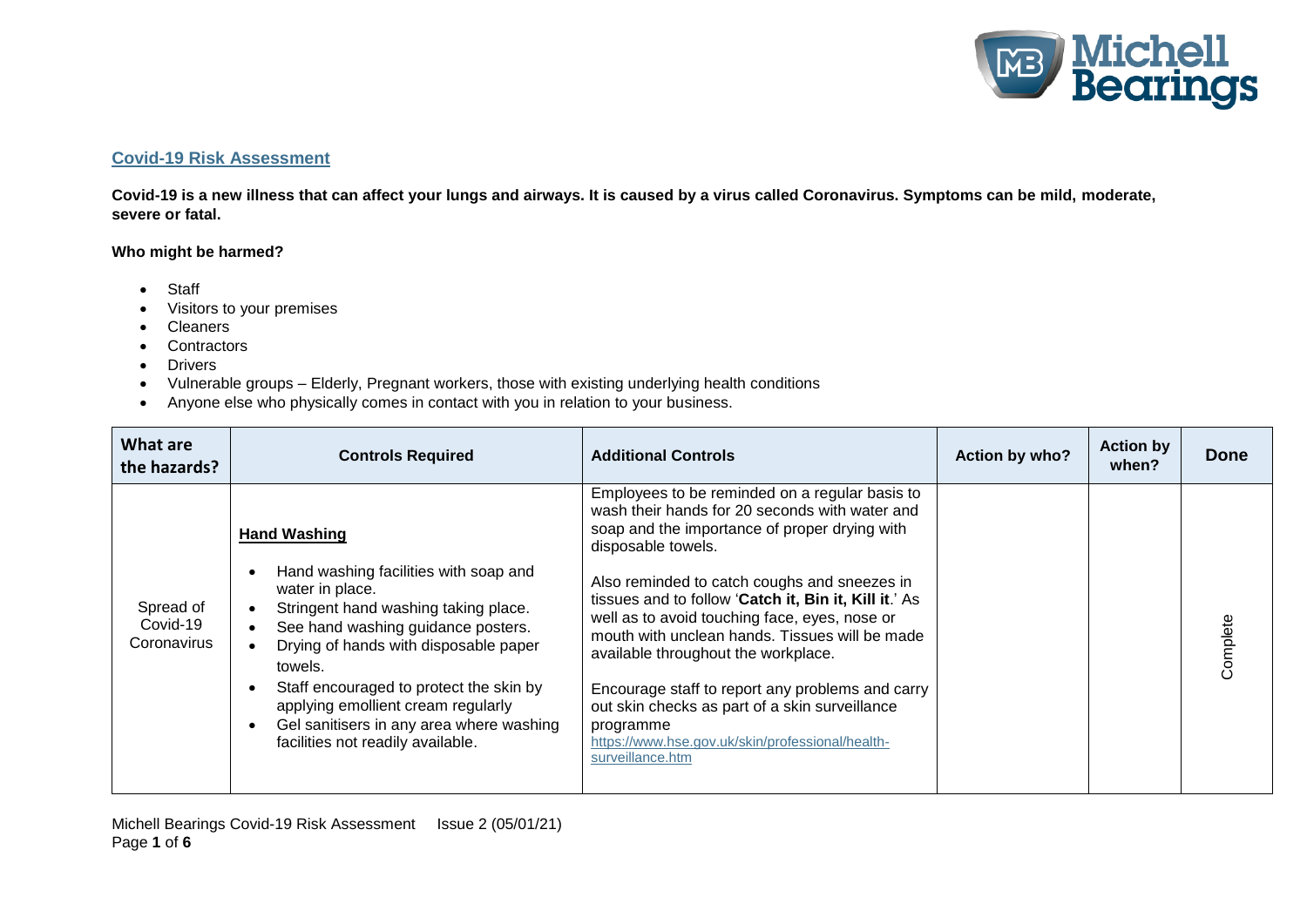

| What are<br>the hazards?             | <b>Controls Required</b>                                                                                                                                                                                                                      | <b>Additional Controls</b>                                                                                                                                                                                                                                | Action by who? | <b>Action by</b><br>when? | <b>Done</b> |
|--------------------------------------|-----------------------------------------------------------------------------------------------------------------------------------------------------------------------------------------------------------------------------------------------|-----------------------------------------------------------------------------------------------------------------------------------------------------------------------------------------------------------------------------------------------------------|----------------|---------------------------|-------------|
| Spread of<br>Covid-19<br>Coronavirus | <b>Cleaning</b>                                                                                                                                                                                                                               | Company has introduced Self Cleaning Touch<br><b>Points</b><br>On (door handles, door push points etc.) at all<br>highly traffic areas.                                                                                                                   |                |                           |             |
|                                      | Frequently cleaning and disinfecting objects and<br>surfaces that are touched regularly, particularly in<br>areas of high use such as door handles, light<br>switches and reception area; using appropriate<br>cleaning products and methods. | There are also a number Geofire Agrippa<br>acoustic fire door holders been installed on a<br>number of internal fire doors so there is no<br>requirement for employees to touch these doors.<br>All the holders & fire alarm system are tested<br>weekly. |                |                           | Complete    |
|                                      |                                                                                                                                                                                                                                               | Cleaners are also cleaning door handles, Stair<br>hand rails & a number of other areas daily                                                                                                                                                              |                |                           |             |
|                                      |                                                                                                                                                                                                                                               | To help reduce the spread of coronavirus<br>(COVID-19) reminding everyone of the public<br>health advice -                                                                                                                                                |                |                           |             |
|                                      |                                                                                                                                                                                                                                               | Posters, leaflets and other materials are<br>available for display.<br>https://www.gov.uk/government/publications/guidance<br>-to-employers-and-businesses-about-covid-19                                                                                 |                |                           |             |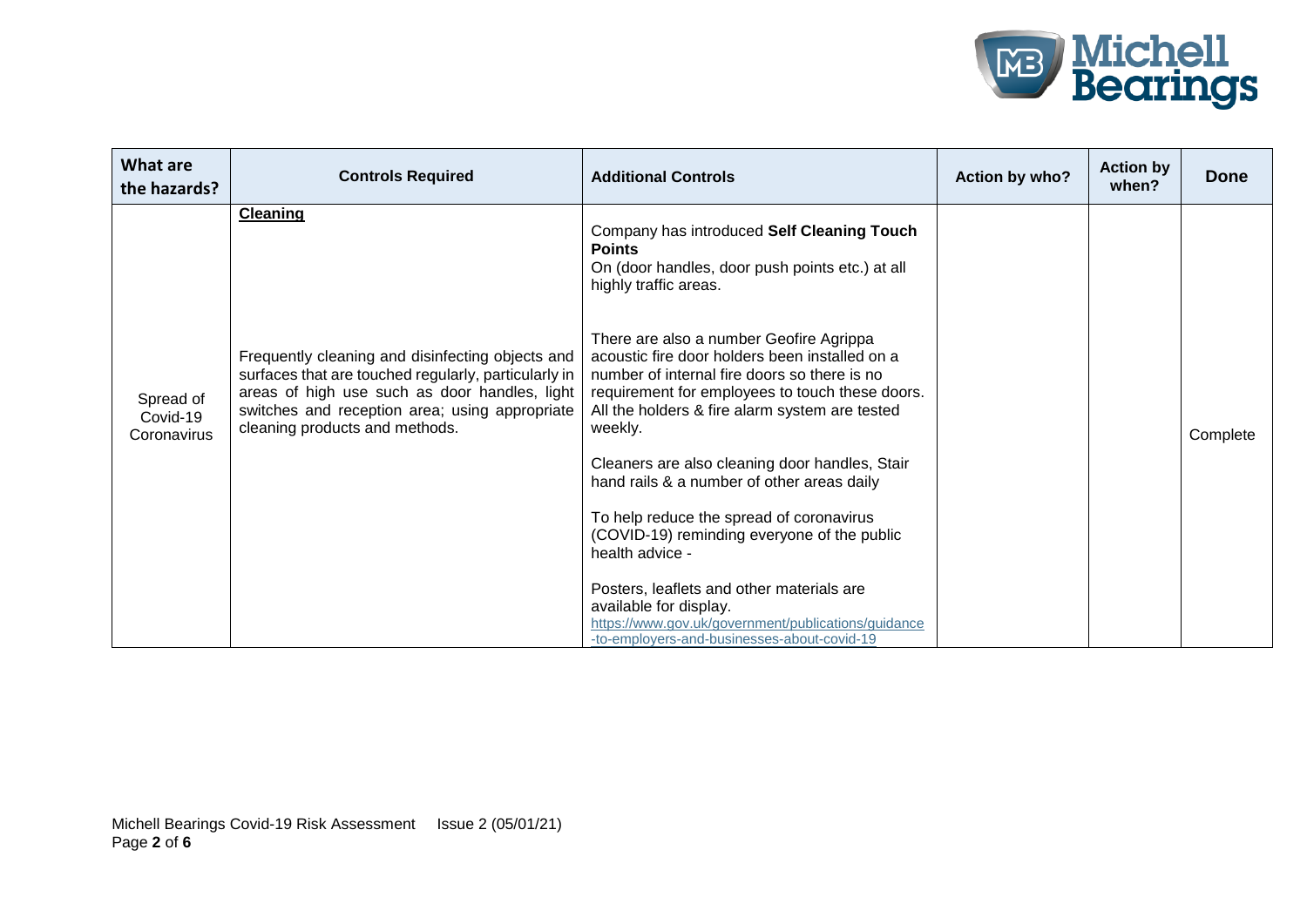

| <b>What are</b><br>the hazards?      | <b>Controls Required</b>                                                                                                                                                                                                                                                                                                                                            | <b>Additional Controls</b>                                                                                                                                                                                                                                     | Action by who?                            | <b>Action by</b><br>when? | Done     |
|--------------------------------------|---------------------------------------------------------------------------------------------------------------------------------------------------------------------------------------------------------------------------------------------------------------------------------------------------------------------------------------------------------------------|----------------------------------------------------------------------------------------------------------------------------------------------------------------------------------------------------------------------------------------------------------------|-------------------------------------------|---------------------------|----------|
| Spread of<br>Covid-19<br>Coronavirus | <b>Social Distancing</b><br>Social Distancing: Reducing the number of<br>persons in any work area to comply with the two-<br>metre (2 metre/6.5 foot) gap recommended by<br>the Public Health Agency.<br>Taking steps to review work schedules including<br>start and finish times/shift patterns, working from<br>home etc. to reduce number of workers on site at | Robust continuous checks will be carried out by<br>line managers to ensure that the necessary<br>procedures are being followed.<br>Staff to be reminded on a daily basis of the<br>importance of social distancing both in the<br>workplace and outside of it. |                                           |                           | Complete |
|                                      | any one time. Also relocating workers to other<br>tasks.<br>Redesigning<br>processes to ensure<br>social<br>distancing in place.                                                                                                                                                                                                                                    | Management checks to ensure this is adhered to                                                                                                                                                                                                                 | Managers,<br>Supervisors<br>&Team Leaders | 04.04.20                  | On going |
|                                      | Conference calls to be used instead of face to<br>face meetings.<br>Ensuring sufficient rest breaks for staff.                                                                                                                                                                                                                                                      | Daily audits will be carried out and forwarded onto<br>Group HSE at the end of each working week for<br>review                                                                                                                                                 | <b>CR Team</b>                            | 04.04.20                  | On going |
|                                      | Social distancing also to be adhered to in canteen<br>area and smoking area.<br>Marking out desks and work areas with tape to<br>outline the two metre distancing.                                                                                                                                                                                                  |                                                                                                                                                                                                                                                                |                                           |                           |          |
| Spread of<br>Covid-19<br>Coronavirus | <b>Wearing of Gloves</b><br>Where Risk Assessment identifies wearing of<br>gloves as a requirement of the job, an adequate<br>supply of these will be provided. Staff will be<br>instructed on how to remove gloves carefully to<br>reduce contamination and how to dispose of them<br>safely.                                                                      | Staff to be reminded that wearing of gloves is not<br>a substitute for good hand washing.                                                                                                                                                                      |                                           |                           | Complete |

Michell Bearings Covid-19 Risk Assessment Issue 2 (05/01/21) Page **3** of **6**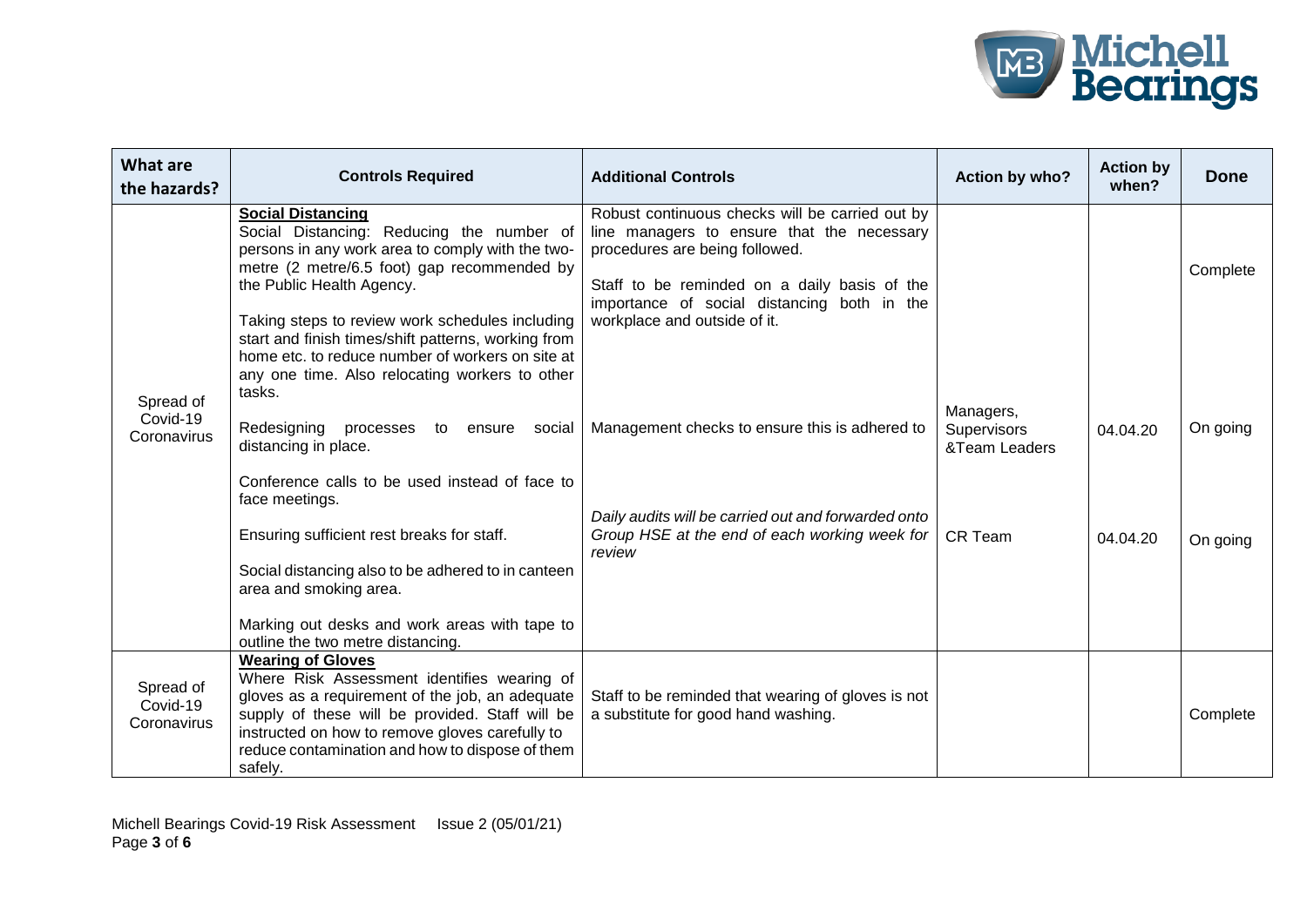

| <b>What are</b><br>the hazards?      | <b>Controls Required</b>                                                                                                                                                                                                                                                                                                                                                                                                                                            | <b>Additional Controls</b>                                                                                                                                                                                                                                                                                                                                                                                                                                                                                                                                                   | Action by who? | <b>Action by</b><br>when? | <b>Done</b> |
|--------------------------------------|---------------------------------------------------------------------------------------------------------------------------------------------------------------------------------------------------------------------------------------------------------------------------------------------------------------------------------------------------------------------------------------------------------------------------------------------------------------------|------------------------------------------------------------------------------------------------------------------------------------------------------------------------------------------------------------------------------------------------------------------------------------------------------------------------------------------------------------------------------------------------------------------------------------------------------------------------------------------------------------------------------------------------------------------------------|----------------|---------------------------|-------------|
| Spread of<br>Covid-19<br>Coronavirus | RPE<br>The use of face coverings, to minimise the risk of<br>transmission, is now an accepted practice. This is<br>particularly the case where the nature of any task<br>makes social distancing impractical                                                                                                                                                                                                                                                        | Face coverings, and/or face shields should be<br>worn if any tasks, or movements throughout the<br>business are likely to cause a person to be unable<br>to maintain the 2-metre social distancing<br>guideline.                                                                                                                                                                                                                                                                                                                                                             | CR Team        | 11/01/21                  | Complete    |
|                                      | Public Health guidance on the use of Personal<br>Protective Equipment (PPE) to protect against<br>COVID-19 relates to health care settings. In all<br>other settings individuals are asked to observe<br>social distancing measures and practice good<br>hand hygiene behaviours.                                                                                                                                                                                   | To minimise the risk of transmission of COVID-19<br>during face-fit testing, the following additional<br>measures should be carried out:<br>Both the fit tester and those being fit tested should<br>wash their hands before and after the test.                                                                                                                                                                                                                                                                                                                             |                |                           |             |
|                                      | Where Respiratory Protective Equipment (RPE)<br>is a requirement for risks associated with the work<br>undertaken the following measures will be<br>followed:<br>Tight-fitting respirators, such as disposable FFP3<br>masks and reusable half masks, rely on having a<br>good seal with the wearer's face. A face fit test<br>will be carried out to ensure the respiratory<br>protective equipment (RPE) can protect the<br>wearer. Wearers must be clean shaven. | Those being fit tested with non-disposable masks<br>should clean the mask themselves before and<br>immediately after the test using a suitable<br>cleaning<br>disinfectant<br>wipe<br>(check<br>with<br>manufacturer to avoid damaging the mask).<br>Test face pieces that cannot be adequately<br>disinfected (e.g. disposable half masks) should<br>not be used by more than one individual.<br>Fit testers should wear disposable gloves when<br>undertaking cleaning of the tubes, hoods etc. and<br>ensure they remove gloves following the correct<br>procedure (PDF). | N/A            |                           |             |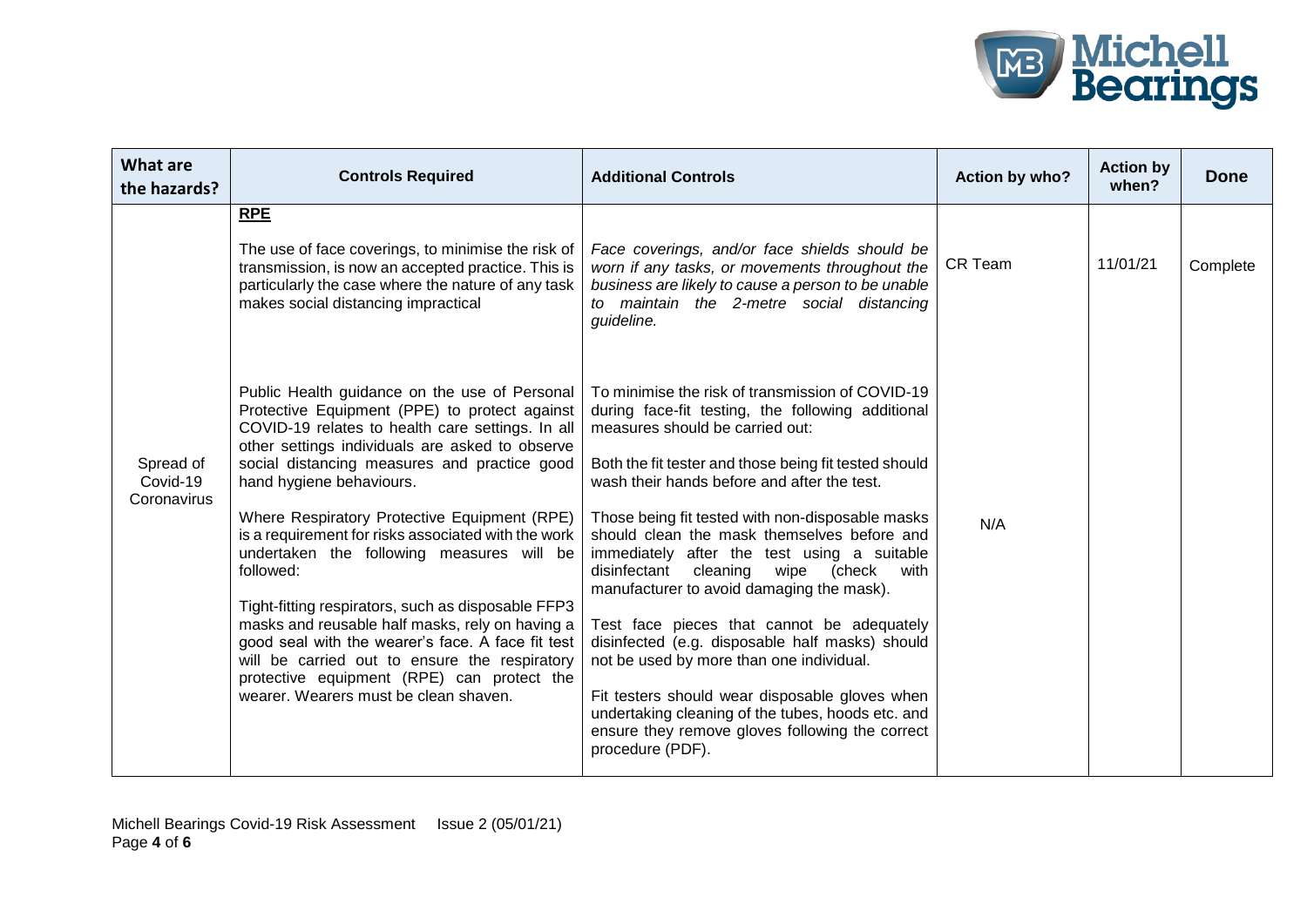

| <b>What are</b><br>the hazards?      | <b>Controls Required</b>                                                                                                                                                                                                                                                                                                                                                                                                                                                                                                                                                                                                                                                                                                                                                                               | <b>Additional Controls</b>                                                                                                                                                                                                                                                                                 | Action by who?                                      | <b>Action by</b><br>when? | <b>Done</b>        |
|--------------------------------------|--------------------------------------------------------------------------------------------------------------------------------------------------------------------------------------------------------------------------------------------------------------------------------------------------------------------------------------------------------------------------------------------------------------------------------------------------------------------------------------------------------------------------------------------------------------------------------------------------------------------------------------------------------------------------------------------------------------------------------------------------------------------------------------------------------|------------------------------------------------------------------------------------------------------------------------------------------------------------------------------------------------------------------------------------------------------------------------------------------------------------|-----------------------------------------------------|---------------------------|--------------------|
| Spread of<br>Covid-19<br>Coronavirus | <b>Symptoms of Covid-19</b><br>If anyone becomes unwell with a new continuous<br>cough, a high temperature or loss of sense of<br>smell or taste in the workplace they will be sent<br>home and advised to follow the stay at home<br>guidance. Line managers will maintain regular<br>contact with staff members during this time.<br>If advised that a member of staff or public has<br>developed Covid-19 and were recently on our<br>premises (including where a member of staff has<br>visited other work place premises such as<br>domestic premises) the management team of the<br>workplace will contact the Public Health Authority<br>to discuss the case, identify people who have<br>been in contact with them and will take advice on<br>any actions or precautions that should be taken. | Internal communication channels and cascading<br>of messages through line managers will be<br>carried out regularly to reassure and support<br>employees in a fast changing situation.<br>Line managers will offer support to staff who are<br>affected by Coronavirus or has a family member<br>affected. | <b>CR Team</b><br><b>HR</b><br>&<br>Team<br>Leaders | 04.04.20<br>04.04.20      | Ongoing<br>Ongoing |
| Spread of<br>Covid-19<br>Coronavirus | <b>Drivers</b><br>Procedures in place for drivers to ensure<br>adequate welfare facilities available during their<br>work. Reference:<br>https://www.hse.gov.uk/news/drivers-transport-<br>delivery-coronavirus.htm<br>COVID-19-guidance on freight transport.<br>Persons should not share vehicles or cabs, where<br>suitable distancing cannot be achieved.                                                                                                                                                                                                                                                                                                                                                                                                                                          | Communicate with companies we deliver to/from<br>to ensure welfare facilities will be available to our<br>drivers. Allowing delivery drivers adequate breaks<br>to avail of proper welfare facilities.                                                                                                     | <b>CR Team</b>                                      | 04.04.20                  | Complete           |

Michell Bearings Covid-19 Risk Assessment Issue 2 (05/01/21) Page **5** of **6**